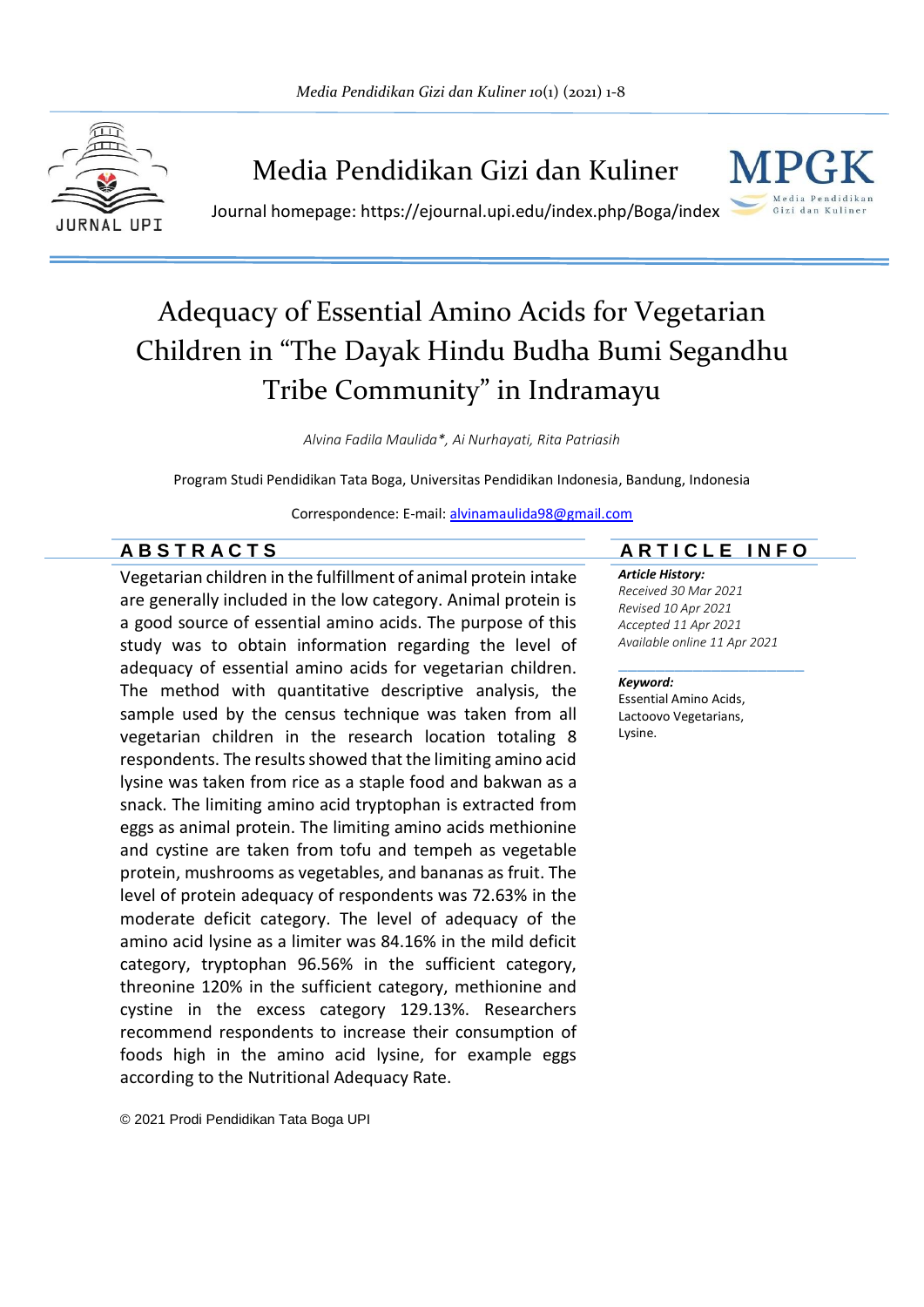#### **1. INTRODUCTION**

Children are the age of an individual in the womb until the age of 18 years (Ministry of Health. 2019). WHO (2020) children are residents of a country who are still in the womb until they are 19 years old. Children are a vulnerable group in the problem of malnutrition, which is closely related to the human life cycle (Zuridah Nasution. 2017). Children are a group that is in the process of growth and development. Arisman (2007) intake of protein nutrients is needed by children because it functions as a regulator and builder for the body.

In Krimun Village, Indramayu, there is a community of "Dayak Hindu Buddhist Bumi Segandhu Tribe" who believe in a vegan diet as well as children, following the lacto ovo vegetarian diet (Eniwati, et al. 2019). They do not eat meat, fish and poultry, even though this type of food is a source of animal protein. Animal protein includes complete and high-quality nutrients, with an almost perfect composition of essential amino acids and is indispensable for growth, especially in children.

There are five kinds of essential amino acids that are prone to deficiency in humans including; lysine, threonine, tryptophan, methionine and cystine (Hardinsyah and Drajat Martianto. 1988). The way to meet the needs of essential amino acids is obtained from food consumption, according to Hardinsyah (1988) food consumption is the amount of diverse or single food eaten by a person or group with a specific purpose, influenced by various things including religion and culture.

The essential amino acids contained in plant foods are not as complete as those of animals and are generally limited to a few amino acids (Ai Nurhayati, 1990). There are plant proteins that contain a lot of lysine but contain little valine, therefore a combination of foods is needed to meet the needs of essential amino acids for the body. Research Rahmi, et al. (2015) at the Metta Maitreya elementary school, the adequacy of protein intake of subjects with adequacy status of protein intake of 90% lacto ovo vegetarian children experienced more intake. This is due to respondents consuming a variety of foodstuffs, vegetables and nuts and their processed products such as tofu and tempeh, eggs and milk and their processed products. In contrast to the results of research at the Bhaktivedanta Dharma elementary school, the protein intake of the vegetarian group was 63.4 grams while the non-vegetarian group showed a figure of 83.6 grams (Purwaningsih, et al. 2019).

Based on the explanation above, the researcher wanted to know the level of essential amino acid intake of lacto ovo vegetarian children in the "Dayak Hindu Buddhist Bumi Segandhu Tribe" in Indramayu.

#### **2. METHODS**

This research is a quantitative descriptive study, carried out in Krimun Village, Losarang District, Indramayu Regency starting from January-July 2020. The study uses a census technique, where all children of the community are "Dayak Hindu Buddha Bumi Segandhu Tribe".

A total of 8 respondents, data were taken using food recall 2x24 hours. Nutritional analysis of foodstuffs, calculated using the conversion of the List of Foodstuffs Groups (DKBM) and the List of Essential Amino Acids (DKAE). Adequacy of essential amino acids was analyzed by calculating the amino acid score. The results of the analysis are categorized as follows: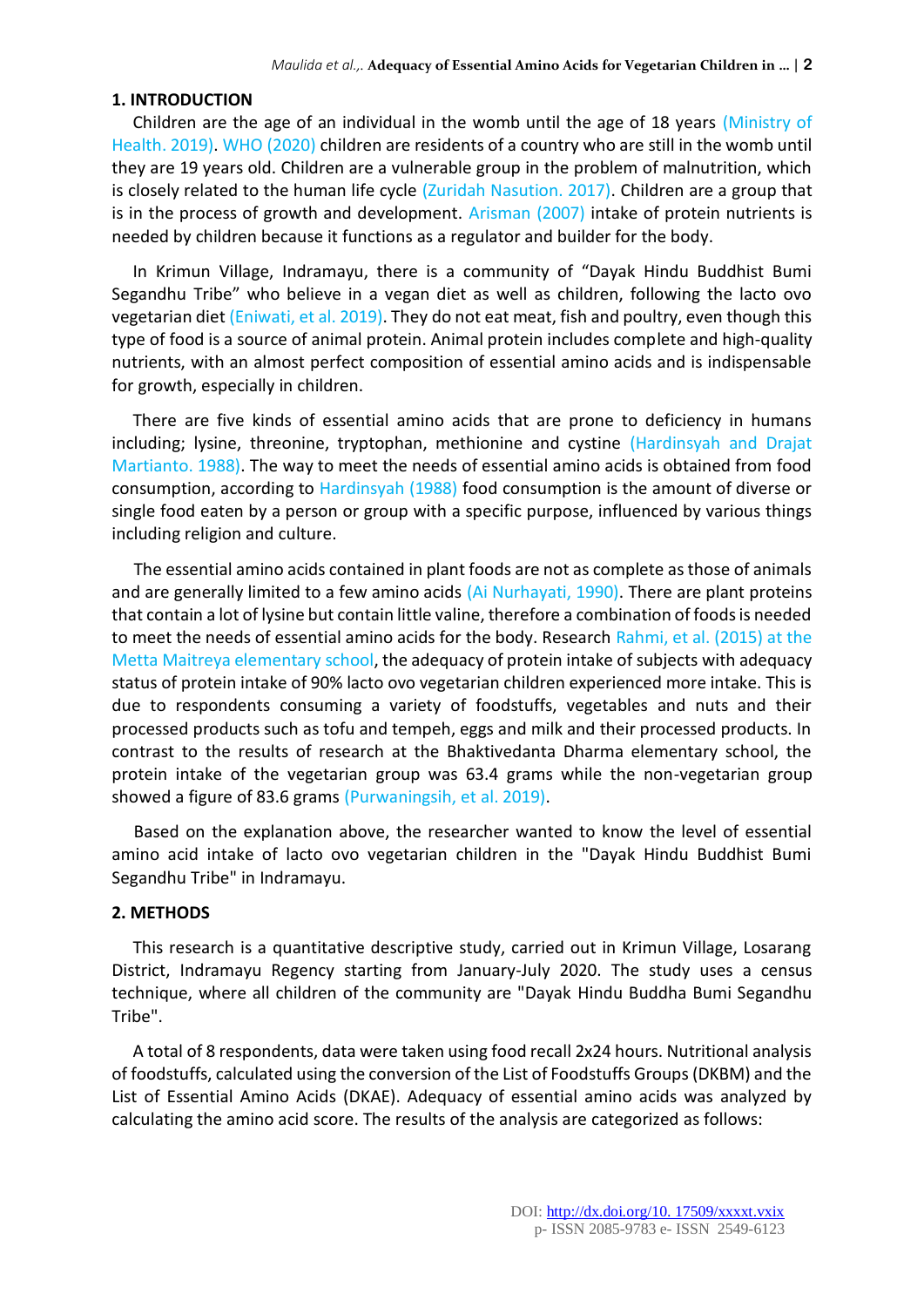**3 |** *Media Pendidikan Gizi dan Kuliner,* Volume 10 Issue 1, April 2021 Hal 1-8

| >70% AKG       | $=$ High Deficit |
|----------------|------------------|
| 70% - 79% AKG  | = Midle Deficit  |
| 80% - 89% AKG  | = Low Deficit    |
| 90% - 119% AKG | = Sufficiently   |
| ≥120% AKG      | $=$ Excess       |

#### **3. RESULTS AND DISCUSSION**

The results of the research on the characteristics of the respondents, the type of food consumed by lacto-ovo vegetarian children along with the highest and limiting amino acid content, the level of protein intake adequacy and the level of adequacy of amino acid intake and the amino acid score are described as follows:

#### **3.1. Characteristics of Respondents**

Respondents are children of "Dayak Hindu Buddha Bumi Segandhu" in Indramayu who follow the lacto ovo pattern. Adequacy of nutrition in children, differentiated based on age grouping, namely; 4-6 years, 7-9 years, 10-13 years, 15-18 years which refers to the RDA. Characteristics of respondents from the age of the child can be seen in Figure 1.



**Figure 1.** Characteristics of Respondents

Figure 1 shows the total number of respondents collected by 8 people based on age, divided into five groups, namely 4-6 years (12.5%) 1 respondent, 7-9 years (50%) 4 respondents, 10-12 years (12.5%) 1 respondent, 13-15 years (12.5%) 1 respondent, 16-18 years (12.5%) 1 respondent. Gender consisted of 7 respondents (87.5%) female and 1 respondent (12.5%) male.

#### **3.2. Lacto Ovo Vegetarian Child Food Consumption**

The results of tracing food consumption in respondents using food recall 2x24 hours can be seen in Table 1 in the following table: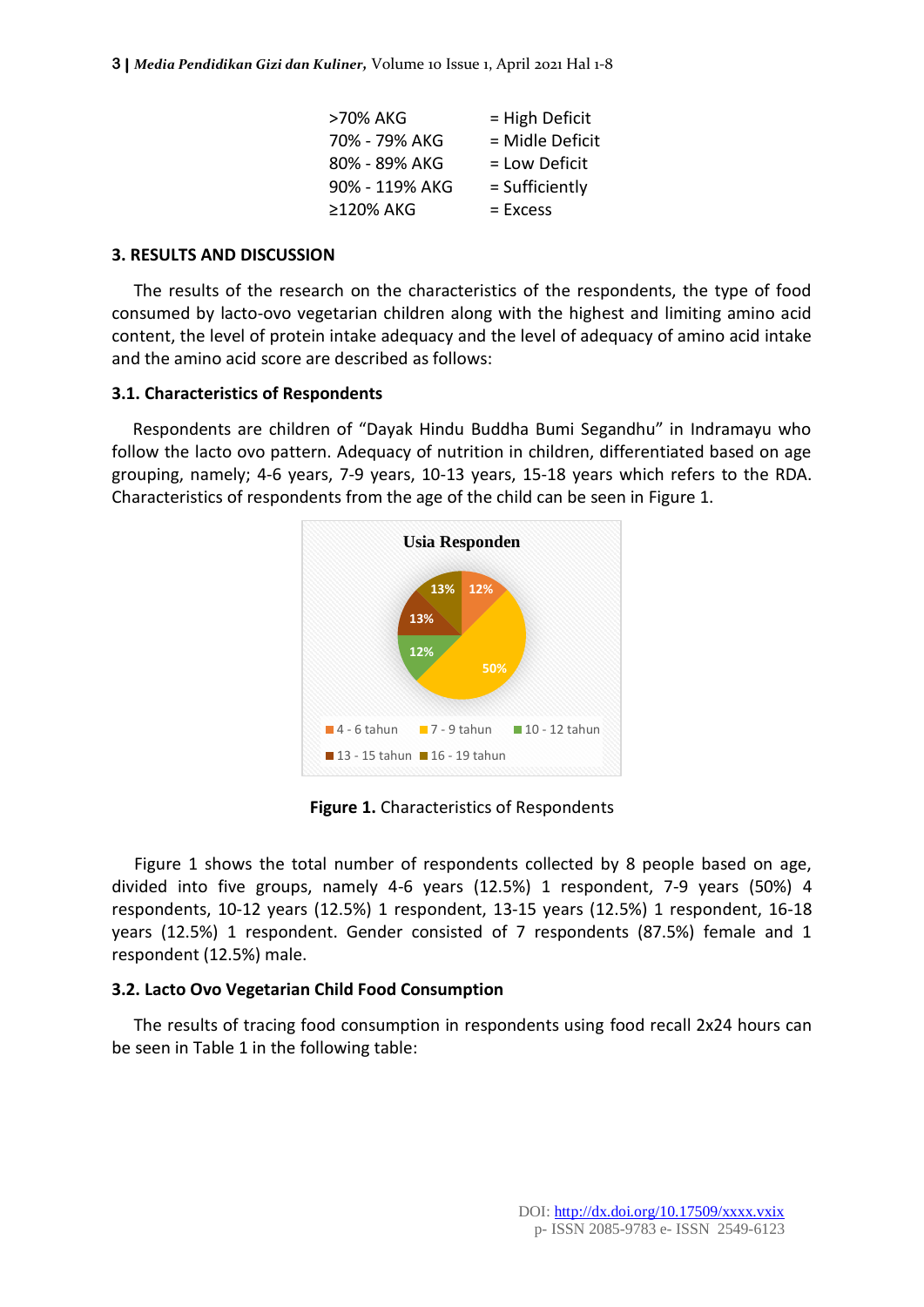| Highest amino<br>acid     | Food material                                                | Limiting amino<br>acids                              | Food material                                                                                                                         |
|---------------------------|--------------------------------------------------------------|------------------------------------------------------|---------------------------------------------------------------------------------------------------------------------------------------|
| Leucine                   | Rice, potato,<br>corn                                        | Lysine                                               | Rice, noodles, vermicelli, corn<br>Bakwan, crackers                                                                                   |
| Methionine and<br>Cystine | Noodles,<br>vermicelli<br>Crackers,<br>bakwan                | Methionine and<br>Cystine                            | Potato<br>Tahu and tempe<br>Peanuts<br>Long beans, mustard greens, kale, spinach,<br>mushrooms<br>Fried bananas, risoles, cilor/cilok |
| Treronine<br>Tyrosine     | Carrots, kale<br>Bananas,<br>oranges,<br>papayas.<br>Peanuts | Tryptophan                                           | Eggs, carrots, cucumbers, bananas, oranges,<br>papayas                                                                                |
| Lysine                    |                                                              | greens, spinach, fried bananas, risoles, cilor/cilok | Eggs, tahu, tempe, mushrooms, bean sprouts, long beans, cucumber, mustard                                                             |

|  |  | Table 1. Types of Foodstuffs |  |  |  |
|--|--|------------------------------|--|--|--|
|--|--|------------------------------|--|--|--|

Based on Table 1, the types of food consumed with the highest amino acid leucine are; rice, potato and corn, there is a limiting amino acid lysine with the type of food, namely; rice, noodles, vermicelli, corn, bakwan and crackers. Types of foods that are high in the amino acids methionine and cystine are; noodles, vermicelli, crackers and bakwan, there are limiting amino acids methionine and cystine with the type of food, namely; potatoes, peanuts, tofu, tempeh, long beans, mustard greens, kale, spinach, mushrooms, fried bananas, risoles, cilok. Types of foods with amino acids that are high in lysine, namely; eggs, tofu, tempeh, mushrooms, bean sprouts, long beans, cucumbers, mustard greens, fried bananas, risoles, and cilok, the limiting amino acid is tryptophan with the type of food, namely; eggs, carrots, cucumbers, bananas, oranges and papayas. Types of foods high in tyrosine are peanuts, while those high in threonine such as foodstuffs; carrots, kale, bananas, oranges, and papayas.

Food ingredients that lack amino acid content can be supplemented by combining more than one type of food material, so that amino acid deficiencies are covered (Winarno. 1991). The combination of food ingredients is intended to increase the protein quality of foodstuffs and can complement the needs of essential amino acids so that no shortage (Hardinsyah and Drajat Martianto. 1988). J. Lean Michael (2013) To assess the quality of dietary protein, it can be seen from the number of essential amino acids obtained from the List of Essential Amino Acid Compositions (DKAE) in each type of food ingredient.

The food ingredients consumed by the "Dayak Hindu Buddha Bumi Segandhu Tribe" are in line with the research of Sukandar and Eddy S Mudjajanto (2009) regarding the type of food consumed by the Baduy Banten tribe, but there are differences in the types of animal protein, vegetables and snacks. The food ingredients of the Baduy tribe consist of staple food, animal and vegetable side dishes, vegetables, fruit and snacks (bakwan). The staple food consumed by the "Dayak Hindu Buddha Bumi Segandhu" is rice with the limiting amino acid lysine, in line with research by Imas Siti, et al. (2017) that the majority of the people of Indramayu make a living as farmers, with rice as the main commodity. In contrast to the results of research by Ellis Endang, et al (2016) regarding the staple food consumed by the people of the Cireundeu Traditional Village, namely cassava rice / constellations. In addition to staple foods, there is an animal side dish that is consumed, namely eggs with the limiting amino acid threonine. Vegetable protein is tempeh and tofu with limiting amino acids are methionine and cystine.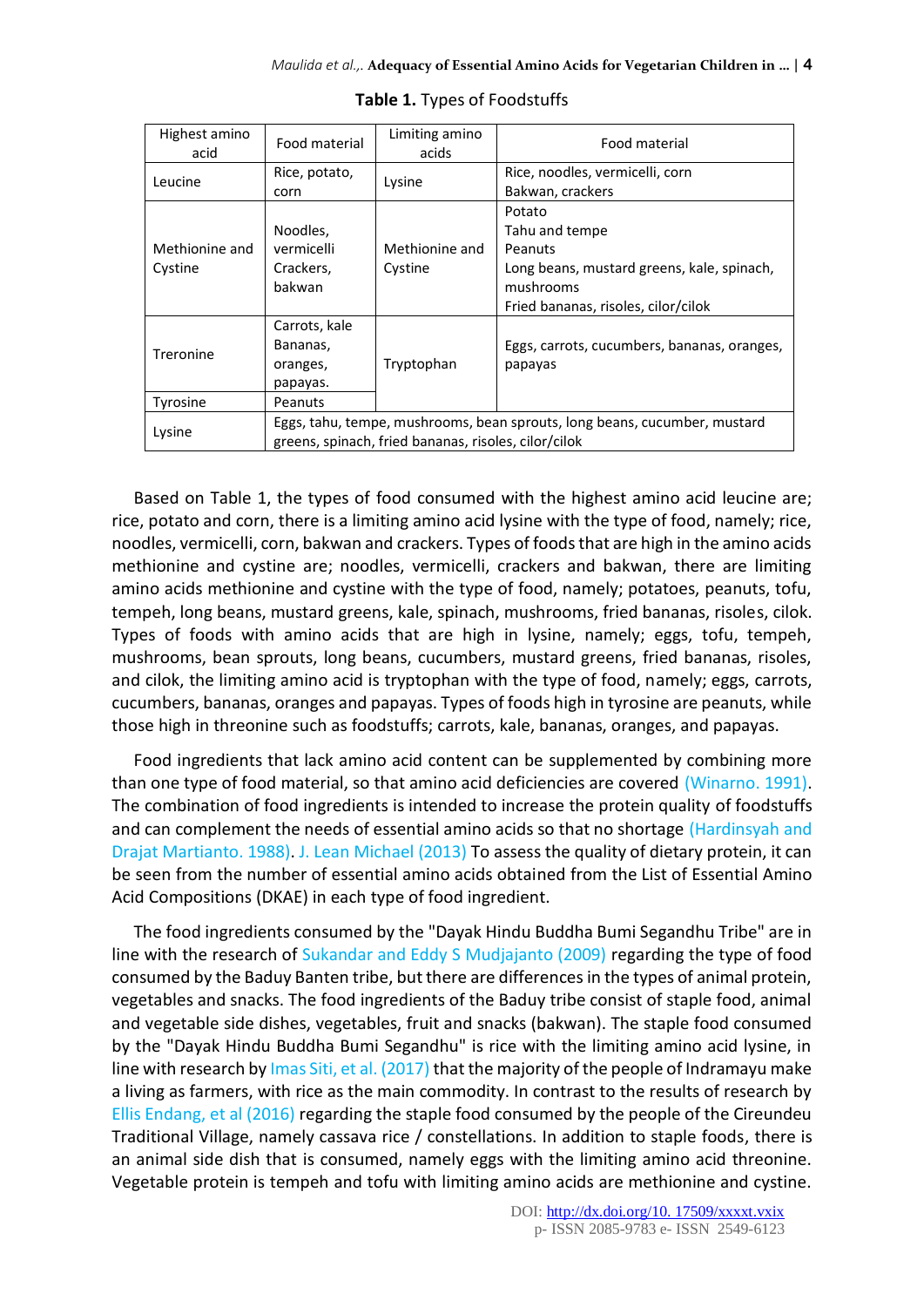The vegetables he consumes are cassava leaves with the limiting amino acid threonine. Bananas with the limiting amino acid tryptophan. Lysine as the limiting amino acid for bakwan snacks which are salty snacks. The type of food consumed outside the main meal time can be called a snack (Ai Nurhayati, 2012). In line with research by Piernas and Popkin (2010) that snack consumption in children is in the form of sweet cakes, soft drinks, salty snacks, dairy products, vegetables and fruits.

#### **3.3. Adequate Level of Protein Intake**

The amount of food can be categorized based on nutrients. Sulistyoningsih (2011). In this study focused on the amount of protein intake which is the source in determining the intake of essential amino acids. The recommended protein intake refers to the lacto ovo vegetarian diet guidelines, which can be seen in Table 2.

| Age<br>(year) | f            | max | min | <b>Intake</b><br>(mg) | Recommended<br>(mg) | SL (%) | <b>Note</b>         |
|---------------|--------------|-----|-----|-----------------------|---------------------|--------|---------------------|
| $4-6$         | $\mathbf{1}$ | 38  | 21  | 28.4                  | 36.2                | 78.47  | Midle Deficit       |
| $7-9$         | 4            | 33  | 15  | 22.7                  | 40.6                | 55.97  | High Deficit        |
| Female        |              |     |     |                       |                     |        |                     |
| $10 - 12$     | 1            | 23  | 22  | 22.5                  | 40.6                | 55.36  | <b>High Deficit</b> |
| $13 - 15$     | 1            | 40  | 37  | 38.5                  | 43.3                | 88.83  | Low Deficit         |
| $16 - 18$     | 1            | 37  | 33  | 35.0                  | 41.2                | 84.97  | Low Deficit         |
| Sum           | 8            |     |     |                       |                     |        |                     |
| Mean          |              | 34  | 26  | 29.4                  | 40.4                | 72.63  | Midle Deficit       |

**Table 2.** Total Protein Intake

\*SL: Sufficiency Level

Protein intake is very important for the process of growing and developing children. The results of the study on the level of protein adequacy are in Table 2, categorized based on the age of the respondents. In the group of 4-6 years, 78.47% including the category of moderate deficit, 7-9 years of 55.97% including the category of severe deficit, 10-12 years of 55.63% including the category of severe deficit, 13-15 years of 88.83% including the mild deficit and 16 -18 years of 84.97% is included in the category of mild deficit. One of the reasons for the lack of protein intake is the insufficiency of recommended servings of meals a day which results in a lack of calorie intake so that protein replaces the function of carbohydrates as energy (calories). The average level of protein intake adequacy for all respondents is 72.63% including the category of moderate deficit.

#### **3.4. Adequacy Level of Essential Amino Acids**

Adequacy of essential amino acids that can be obtained from the intake of foods containing protein, a good source is vegetable and animal protein. The results of research regarding the level of adequacy of essential amino acids can be seen in Table 3.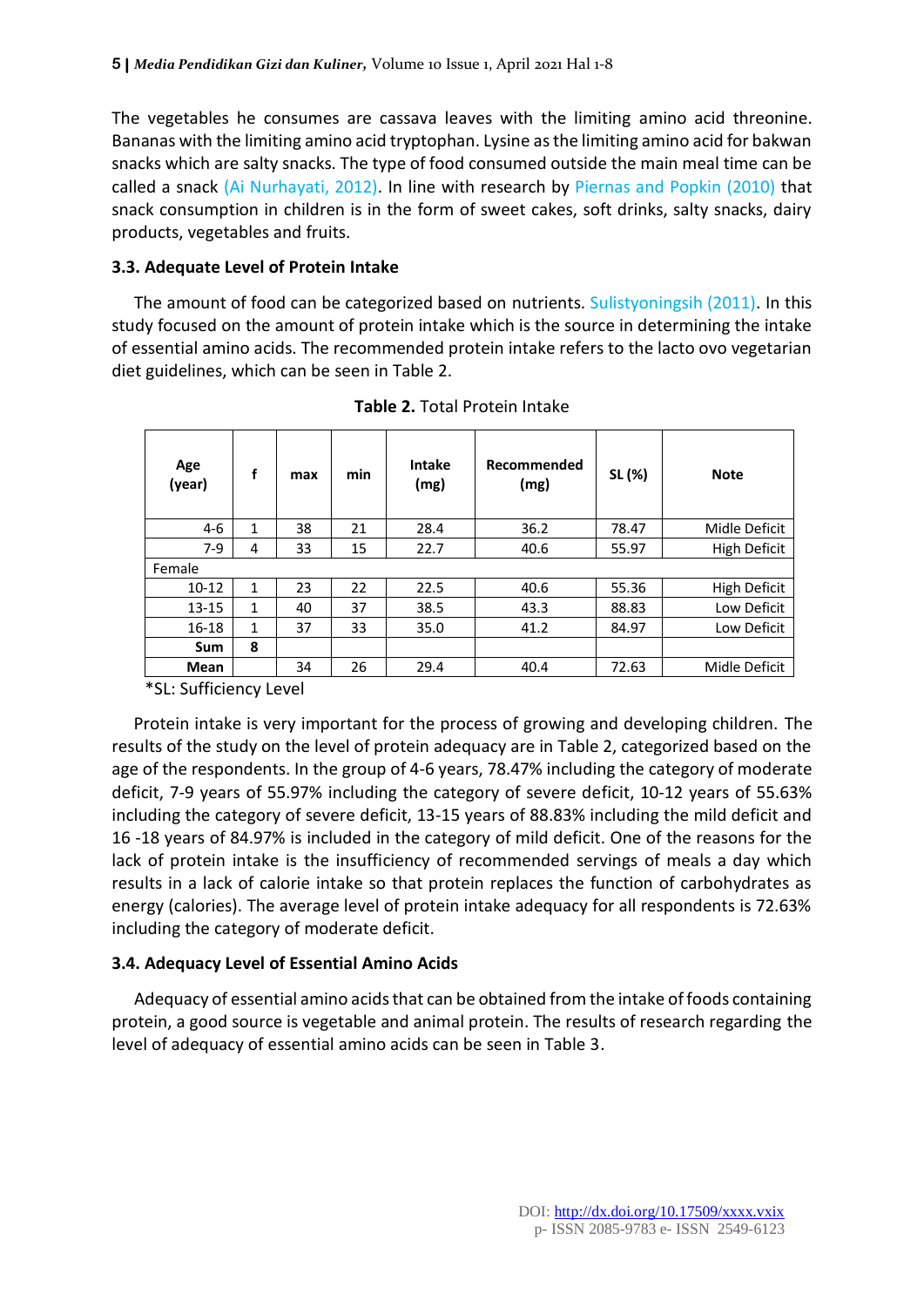| <b>Essential Amino</b><br><b>Acids</b> | Average<br>consumption<br>(mg) | Recommended<br>(mg) | *SL<br>(%) | <b>Note</b>   |
|----------------------------------------|--------------------------------|---------------------|------------|---------------|
| Lysine                                 | 40.68                          | 48                  | 84.16      | Low Deficit   |
| Threonine                              | 24.14                          | 25                  | 96.56      | Fair          |
| Tryptophan                             | 7.92                           | 6.6                 | 120        | Fair          |
| Methionine and<br>Cystine              | 29.7                           | 23                  | 129.13     | <b>Excess</b> |

**Table 3.** Levels of Sufficiency of Essential Amino Acids

\*SL: Sufficiency Level

FAO (2013) the need for lysine amino acid intake that needs to be met is 48 mg while the results of the study in Table 3 show that the amino acid lysine is the lowest percentage at 84.16% including a mild deficit which indicates a limiting amino acid. This is in line with the results of Hardinsyah's (1988) research on amino acid scores in various rural and urban areas in Indonesia, using theoretical calculations with population food consumption data from the National Socio-Economic Survey (SUSENAS). The calculation uses the pattern of adequacy of essential amino acids in children under five which results in food consumption in all regions of Indonesia having the essential amino acid lysine as the limiting amino acid or amino acid score.

Essential amino acids are sourced from protein, if the body lacks essential amino acids it will have an impact on lack of protein intake as well which can cause wasting in the future. In line with the research of Hena Ferlina, et al (2020) in Mandalasari Village, Garut Regency, protein intake is still lacking with the amount of protein intake in children with wasting cases an average of 29.6 grams / day from the recommended RDA of 35 grams, the parameters for the level of nutritional intake are < 70% of the RDA because the energy consumption level is only 60.16% including the deficit category. The results of research by Renata Risky, et al (2020) regarding the quality of the diet of the Harapan Bangsa Cimahi Creative Elementary School students based on the healthy eating index of elementary school children still do not meet the rules of balanced nutrition as much as > 88% still need improvement to meet balanced nutrition, one of which is protein intake. . The results of the research by Francois Mariotti and Crishtopher (2019) Insufficient protein intake from a vegetarian diet can occur if the diet does not consume high-protein foods such as animals and nuts.

#### **4. CONCLUSION**

Staple food, animal side dishes, vegetable side dishes, vegetables, fruit and snacks. The staple food that is often consumed is rice with the limiting amino acid lysine. Animal side dishes consumed are eggs with the limiting amino acid tryptophan. Vegetable side dishes consumed are tempeh and tofu whose limiting amino acids are methionine and cystine. Vegetables consumed are mushrooms with the limiting amino acids methionine and cystine. The fruit consumed is bananas whose limiting essential amino acids are methionine and cystine. the snack consumed is bakwan whose limiting amino acid is lysine. The level of protein intake of lacto ovo vegetarian children was divided into three, namely: mild, moderate and severe deficits. The average level of protein intake of respondents is 72.63% including the category of moderate deficit.The adequacy level of the amino acid lysine was 84.16% in the mild deficit category, tryptophan by 96.56% in the sufficient category, threonine by 120% in the sufficient category, methionine and cystine by 129.13% in the excess category. The amino acid score is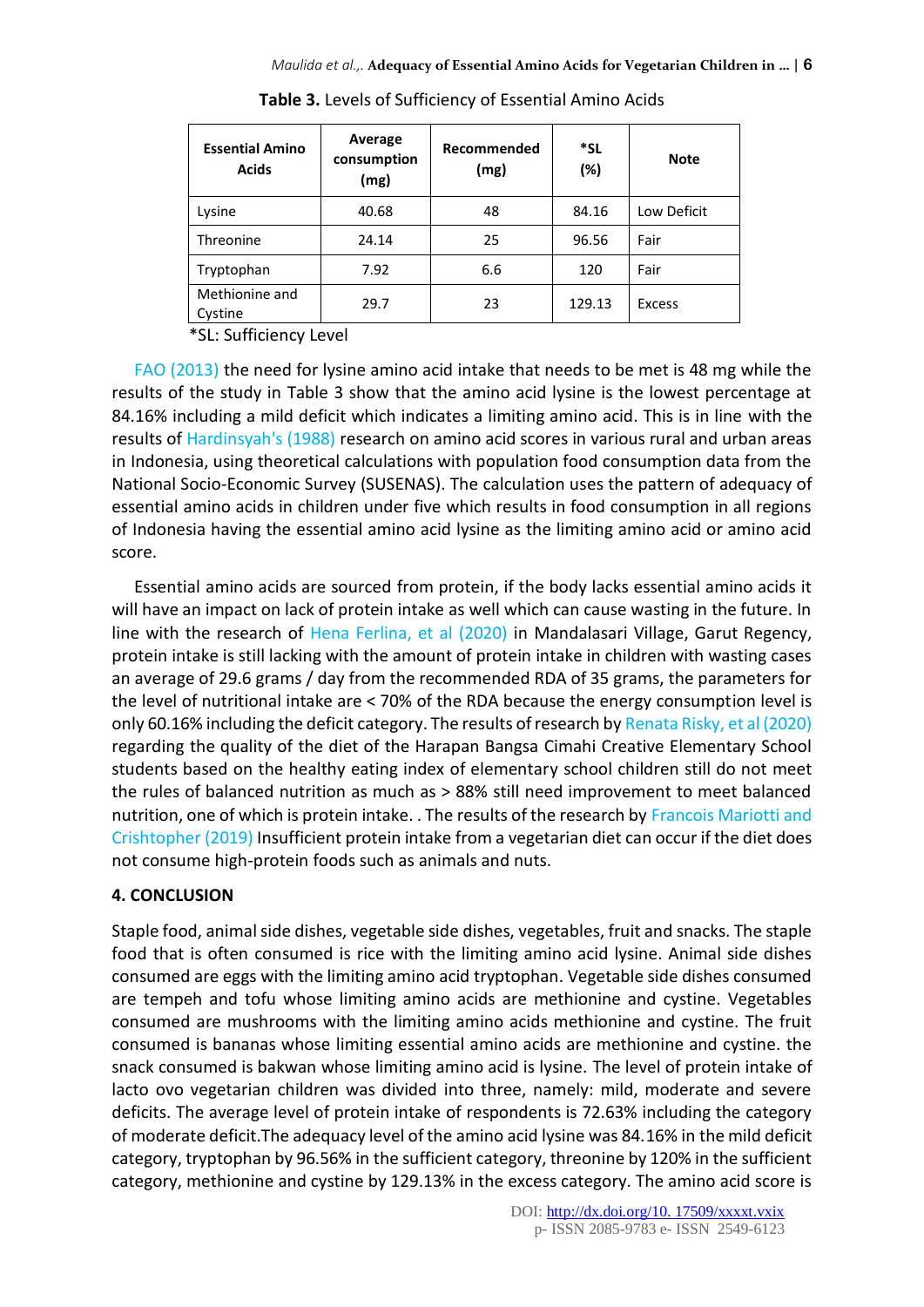the limiting essential amino acid that can be absorbed by the body. The lowest level of adequacy of essential amino acids was 84.16%, namely the amino acid lysine. A total of 84.16 mg of the amino acid lysine that can be optimally absorbed and used by respondents.

### **6. REFERENCES**

- Ai Nurhayati (1990) Suplementasi bahan makanan sumber protein nabati dalam variasi hidangan untuk menu seimbang bagi vegetarian. (Tugas Akhir). Fakultas Pendidikan Teknologi dan Kejuruan. Institut Keguruan dan Ilmu Pendidikan. Bandung.
- Ai Nurhayati, dkk. (2012). Pengaruh Mata Kuliah Berbasis Gizi Pada Pemilihan Makanan Jajanan Mahasiswa Program Studi Pendidikan Tata Boga. Bandung; Jurnal Penelitian Pendidikan. Vol.13, No.1, April 2012. [Online] Diakses dari: http://jurnal.upi.edu/file/1 ai-pdf
- Arisman, 2007. Gizi Dalam Daur Kehidupan. Jakarta : Penerbit Buku Kedokteran.
- Ellis Endang, dkk. (2016). Learning from Cireundeu: a prototype of local wisdom-based cultural traditional village and food security. International Conference on Innovation in Engineering and Vocational Education (ICIEVE). Atlantis Press. [Online] Diakses dari: https://scholar.google.com/scholar?oi=bibs&cluster=12750161013185592324&btnI=1 &hl=id
- Eniwati, dkk (2019). Hubungan asupan protein nabati dengan kadar hemoglobin pada wanita usia remaja vegan Lampung: Medula Vol.9, No.1 Juli 2019. [Online]. Diakses dari http://juke.kedokteran.unila.ac.id/index.php/medula/article/viewFile/2374/pdf.
- FAO. (2017). Protein quality assessment in follow-ip formula for young children and read y to use therapeutic foods. Report of the FAO expert working group. Rome. [Online]. Diakses dari http://www.fao.org/3/CA2487EN/ca2487en.pdf
- Francois Mariotti and Christopher (2019). Dietatry Protein and Amino Acids in Vegetarian Diets-A Review. Journal Nutrients, 11,266; doi:10.3390/nu111112661. [Online]. Diakses dari: https://www.mdpi.com/2072-6643/11/11/2661
- Hardinsyah & Martianto (1988). Menaksir Kecukupan Energi dan Protein serta penilaian mutu gizi konsumsi pangan. Wirasari: Jakarta.
- Hena Ferlina, dkk (2020). Asupan Energi Pada Anak Wasting Di Desa Mandalasari Kabupaten Garut. Bandung: Jurnal Media Pendidikan, Gizi dan Kuliner. Vol.9 No 1 April 2020. [Online]. Diakses dari https://ejournal.upi.edu/index.php/Boga/article/view/23914.
- Imas Siti, dkk (2017). Pengembangan Kapasitas Masyarakat Dalam Menggunakan Hanjeli Sebagai Alternatif Pengganti Beras Sebagai Pangan Pokok dan Produk Olahan. Jurnal Penelitian & PKM. Vol.4, No.2, hlm 129-389.[Online] Diakses dari: http://jurnal.unpad.ac.id/prosiding/article/donwload/14230/6889
- J.Lean Michael (2013). Ilmu Pangan ,Gizi & Kesehatan. Pustaka Pelajar: Yogyakarta.
- Menteri Kesehatan Republik Indonesia. (2019). Peraturan Menteri Kesehatan Republik Indonesia Nomor 28 tentang Angka Kecukupan Gizi yang dianjurkan untuk Masyarakat Indonesia. [Online]. Diakses dari